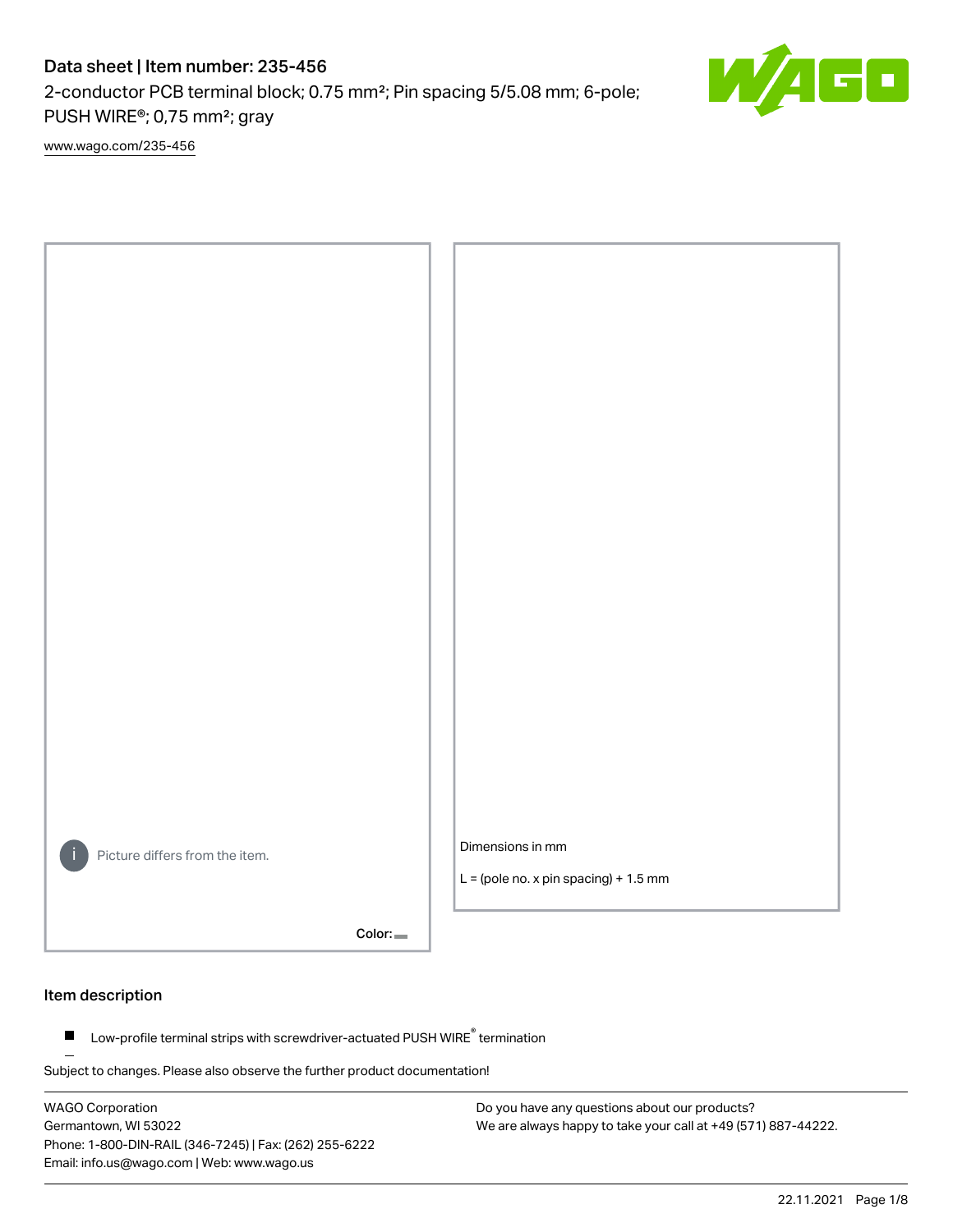# Data sheet | Item number: 235-456

[www.wago.com/235-456](http://www.wago.com/235-456)



- Double-conductor connection for supply and distribution of signals ideal for standard, single-conductor signal lines suitable for push-in termination
- $\blacksquare$ Double solder pins for high mechanical stability
- $\blacksquare$ Combines with all 235 Series modular terminal blocks
- П Set to metric or inch pin spacing by compressing terminal strips together or pulling them apart
- $\blacksquare$ Conductor removal via screwdriver (2.5mm x 0.4mm)
- $\blacksquare$ Also available with test slot

#### Data Notes

|  | ×<br>M.<br>۰. | - -<br>I<br>. .<br>۰.<br>۰. |  |
|--|---------------|-----------------------------|--|
|  |               |                             |  |
|  |               |                             |  |

| Variants: | Other pole numbers                                               |
|-----------|------------------------------------------------------------------|
|           | Other colors                                                     |
|           | Mixed-color PCB connector strips                                 |
|           | Direct marking                                                   |
|           | Other versions (or variants) can be requested from WAGO Sales or |
|           | configured at https://configurator.wago.com/                     |

# Electrical data

### IEC Approvals

| Ratings per                 | IEC/EN 60664-1                                                        |
|-----------------------------|-----------------------------------------------------------------------|
| Rated voltage (III / 3)     | 250 V                                                                 |
| Rated surge voltage (III/3) | 4 <sub>k</sub> V                                                      |
| Rated voltage (III/2)       | 320 V                                                                 |
| Rated surge voltage (III/2) | 4 <sub>k</sub> V                                                      |
| Nominal voltage (II/2)      | 630 V                                                                 |
| Rated surge voltage (II/2)  | 4 <sub>k</sub> V                                                      |
| Rated current               | 10A                                                                   |
| Legend (ratings)            | $(III / 2)$ $\triangle$ Overvoltage category III / Pollution degree 2 |

## UL Approvals

| Approvals per                  | UL 1059 |
|--------------------------------|---------|
| Rated voltage UL (Use Group B) | 300 V   |
| Rated current UL (Use Group B) | 10 A    |
| Rated voltage UL (Use Group D) | 300 V   |
| Rated current UL (Use Group D) | 10A     |

Subject to changes. Please also observe the further product documentation!

WAGO Corporation Germantown, WI 53022 Phone: 1-800-DIN-RAIL (346-7245) | Fax: (262) 255-6222 Email: info.us@wago.com | Web: www.wago.us Do you have any questions about our products? We are always happy to take your call at +49 (571) 887-44222.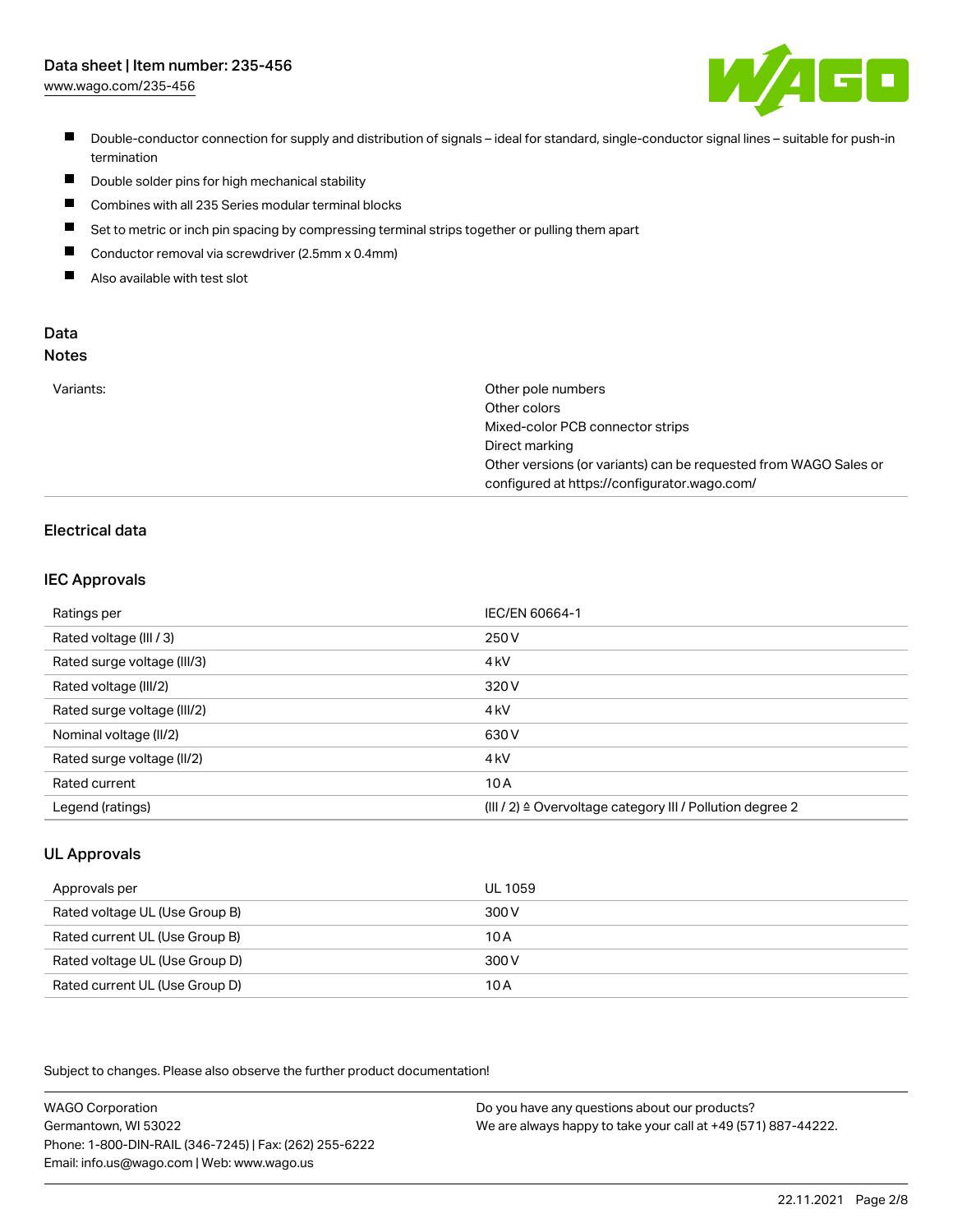

### CSA Approvals

| Approvals per                   | CSA   |
|---------------------------------|-------|
| Rated voltage CSA (Use Group B) | 300 V |
| Rated current CSA (Use Group B) | 10 A  |

### Connection data

| Total number of connection points |  |
|-----------------------------------|--|
| Total number of potentials        |  |
| Number of connection types        |  |
| Number of levels                  |  |

### Connection 1

| Connection technology                             | PUSH WIRE                               |
|---------------------------------------------------|-----------------------------------------|
| Actuation type                                    | Operating tool                          |
| Solid conductor                                   | $0.250.75$ mm <sup>2</sup> / 24  18 AWG |
| Fine-stranded conductor; with uninsulated ferrule | $0.250.34$ mm <sup>2</sup>              |
| Strip length                                      | $910$ mm / 0.35  0.39 inch              |
| Conductor connection direction to PCB             | 0°                                      |
| Number of poles                                   | 6                                       |

# Physical data

| Pin spacing                          | 5/5.08 mm / 0.197/0.2 inch |
|--------------------------------------|----------------------------|
| Width                                | 31.5 mm / 1.24 inch        |
| Height                               | 12.8 mm / 0.504 inch       |
| Height from the surface              | 9.2 mm / 0.362 inch        |
| Depth                                | 12.5 mm / 0.492 inch       |
| Solder pin length                    | 3.6 <sub>mm</sub>          |
| Solder pin dimensions                | $0.8 \times 0.4$ mm        |
| Drilled hole diameter with tolerance | $1^{(+0.1)}$ mm            |

# PCB contact

| PCB Contact                         | TH .                                     |
|-------------------------------------|------------------------------------------|
| Solder pin arrangement              | over the entire terminal strip (in-line) |
| Number of solder pins per potential |                                          |

Subject to changes. Please also observe the further product documentation!

| <b>WAGO Corporation</b>                                | Do you have any questions about our products?                 |
|--------------------------------------------------------|---------------------------------------------------------------|
| Germantown, WI 53022                                   | We are always happy to take your call at +49 (571) 887-44222. |
| Phone: 1-800-DIN-RAIL (346-7245)   Fax: (262) 255-6222 |                                                               |
| Email: info.us@wago.com   Web: www.wago.us             |                                                               |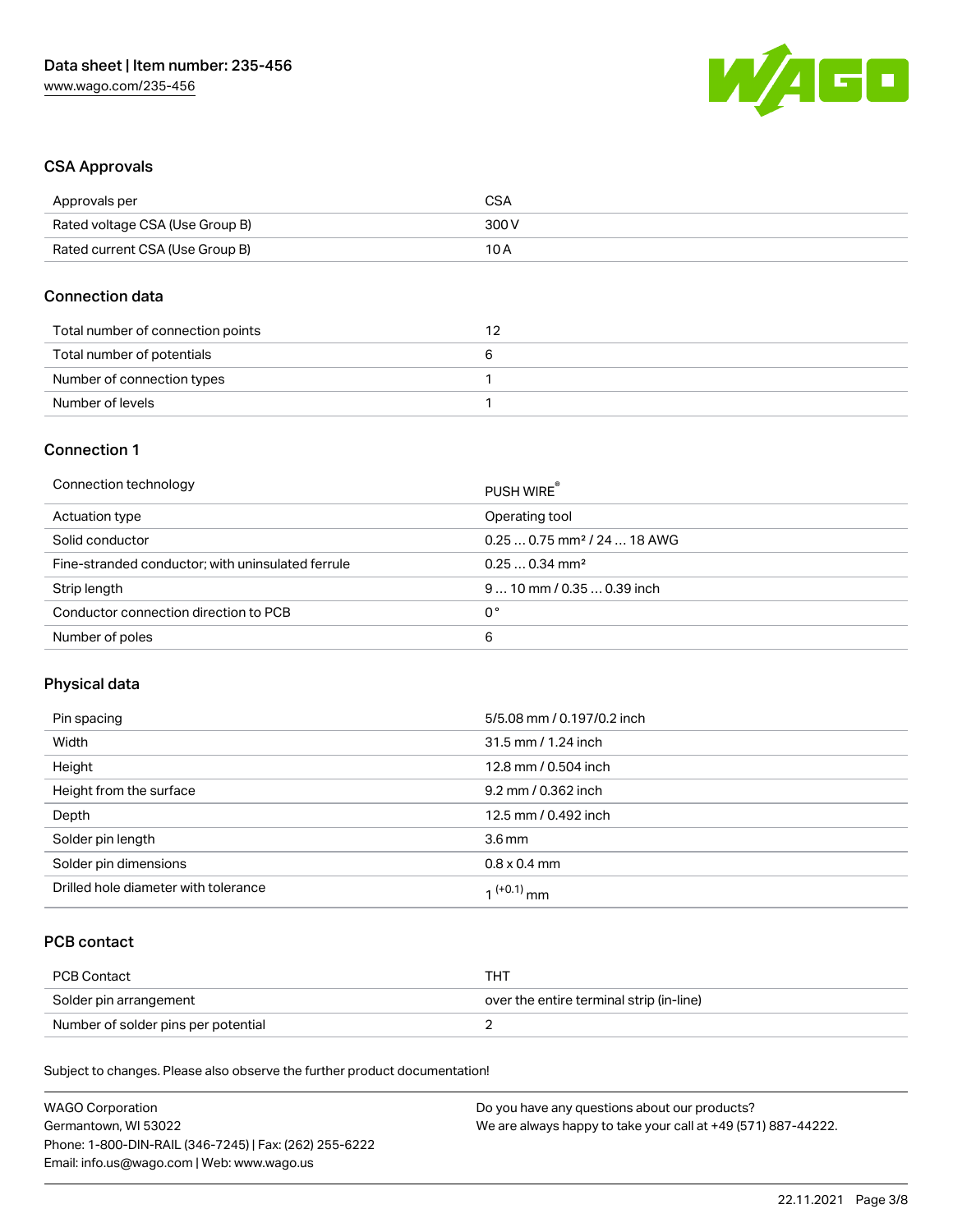

### Material data

| Color                       | gray                                  |
|-----------------------------|---------------------------------------|
| Material group              |                                       |
| Insulation material         | Polyamide (PA66)                      |
| Flammability class per UL94 | V <sub>0</sub>                        |
| Clamping spring material    | Chrome nickel spring steel (CrNi)     |
| Contact material            | Electrolytic copper $(E_{\text{Cl}})$ |
| Contact plating             | tin-plated                            |
| Fire load                   | 0.07 MJ                               |
| Weight                      | 4.3 <sub>g</sub>                      |

### Environmental requirements

| Limit temperature range | +105 °C<br>- 60 |  |
|-------------------------|-----------------|--|
|-------------------------|-----------------|--|

### Commercial data

| Product Group         | 4 (Printed Circuit) |
|-----------------------|---------------------|
| PU (SPU)              | 140 (35) Stück      |
| Packaging type        | box                 |
| Country of origin     | CН                  |
| <b>GTIN</b>           | 4044918656139       |
| Customs tariff number | 8536904000          |

### Approvals / Certificates

### Country specific Approvals

|            |                                               |                                 | Certificate          |
|------------|-----------------------------------------------|---------------------------------|----------------------|
| Logo       | Approval                                      | <b>Additional Approval Text</b> | name                 |
|            | <b>CCA</b><br>DEKRA Certification B.V.        | EN 60947                        | NTR NL-<br>7144      |
| EMA<br>EUR | <b>CCA</b><br><b>DEKRA Certification B.V.</b> | EN 60947                        | 2149549.02           |
|            | <b>CCA</b><br>DEKRA Certification B.V.        | EN 60998                        | <b>NTRNL</b><br>6919 |

Subject to changes. Please also observe the further product documentation!

WAGO Corporation Germantown, WI 53022 Phone: 1-800-DIN-RAIL (346-7245) | Fax: (262) 255-6222 Email: info.us@wago.com | Web: www.wago.us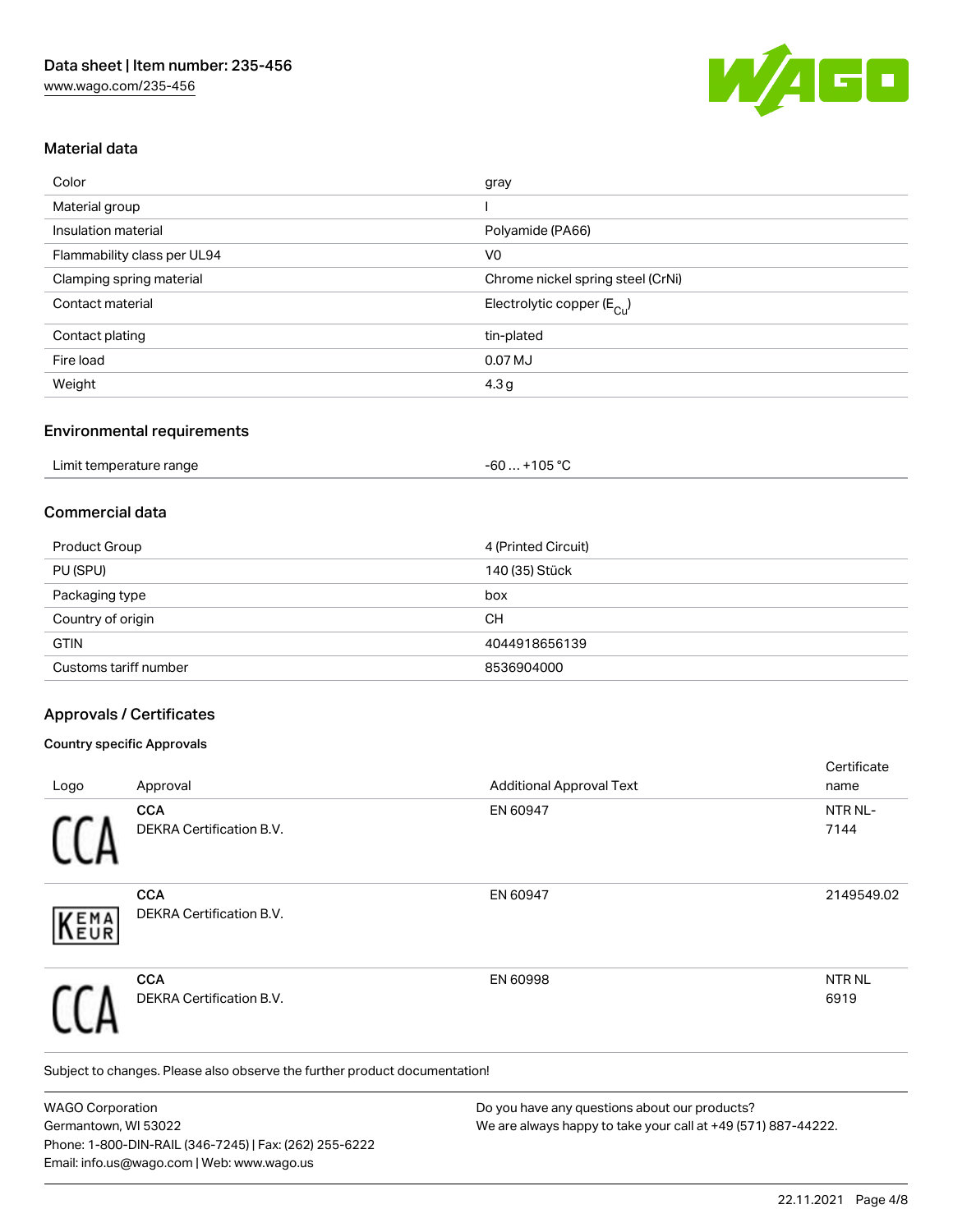

|      | <b>CCA</b><br>DEKRA Certification B.V.              | EN 60947-7-4      | NTR NL-<br>7774 |
|------|-----------------------------------------------------|-------------------|-----------------|
|      | <b>CSA</b><br>DEKRA Certification B.V.              | C <sub>22.2</sub> | 1673956         |
| VDE) | <b>VDE</b><br>VDE Prüf- und Zertifizierungsinstitut | EN 60947          | 40029328        |

#### Ship Approvals

| Logo | Approval                                                | <b>Additional Approval Text</b> | Certificate<br>name               |
|------|---------------------------------------------------------|---------------------------------|-----------------------------------|
| ABS. | <b>ABS</b><br>American Bureau of Shipping               |                                 | $19-$<br>HG1869876-<br><b>PDA</b> |
|      | <b>DNV GL</b><br>Det Norske Veritas, Germanischer Lloyd |                                 | TAE000016Z                        |
|      |                                                         |                                 |                                   |

### UL-Approvals

| Logo   | Approval                            | Additional Approval Text | Certificate<br>name |
|--------|-------------------------------------|--------------------------|---------------------|
| $\Box$ | UL<br>UL International Germany GmbH | $\overline{\phantom{0}}$ | E45172              |
|        |                                     |                          |                     |

### Optional accessories

#### Ferrules

| Ferrule |                                                                                                                        |                      |
|---------|------------------------------------------------------------------------------------------------------------------------|----------------------|
|         | Item no.: 216-101<br>Ferrule; Sleeve for 0.5 mm <sup>2</sup> / AWG 22; uninsulated; electro-tin plated; silver-colored | www.wago.com/216-101 |
|         | Item no.: 216-132<br>Ferrule; Sleeve for 0.34 mm <sup>2</sup> / AWG 24; uninsulated; electro-tin plated                | www.wago.com/216-132 |
|         | Item no.: 216-121<br>Ferrule; Sleeve for 0.5 mm <sup>2</sup> / AWG 22; uninsulated; electro-tin plated; silver-colored | www.wago.com/216-121 |
|         | Item no.: 216-131                                                                                                      |                      |

Subject to changes. Please also observe the further product documentation!

WAGO Corporation Germantown, WI 53022 Phone: 1-800-DIN-RAIL (346-7245) | Fax: (262) 255-6222 Email: info.us@wago.com | Web: www.wago.us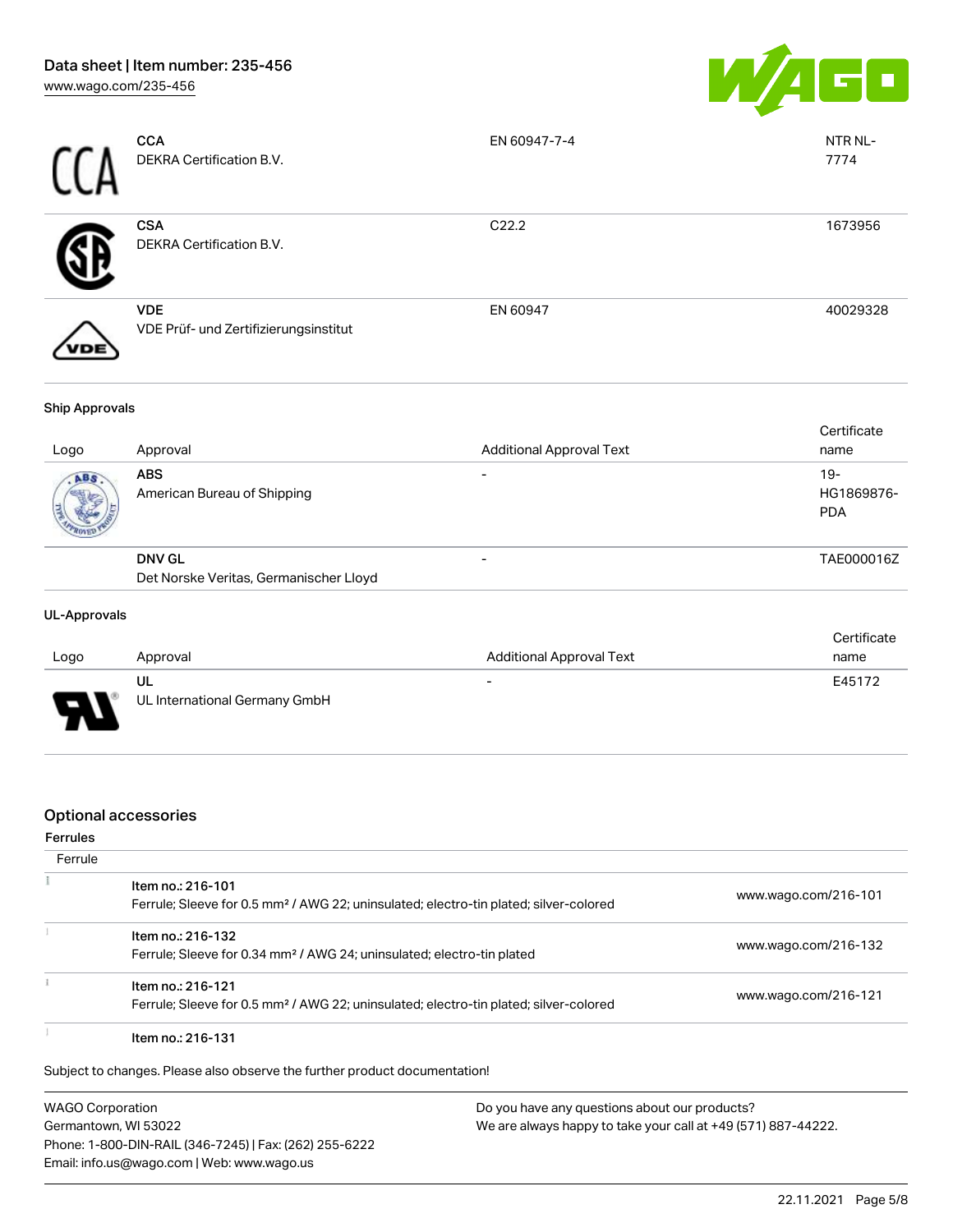

| Ferrule; Sleeve for 0.25 mm <sup>2</sup> / AWG 24; uninsulated; electro-tin plated; silver-colored               | www.wago.com/216-131 |  |
|------------------------------------------------------------------------------------------------------------------|----------------------|--|
| Item no.: 216-141                                                                                                |                      |  |
| Ferrule; Sleeve for 0.5 mm <sup>2</sup> / 20 AWG; uninsulated; electro-tin plated; electrolytic copper; gastight | www.wago.com/216-141 |  |
| crimped; acc. to DIN 46228, Part 1/08.92                                                                         |                      |  |
| Item no.: 216-152                                                                                                | www.wago.com/216-152 |  |
| Ferrule; Sleeve for 0.34 mm <sup>2</sup> / AWG 24; uninsulated; electro-tin plated                               |                      |  |
| Item no.: 216-151                                                                                                |                      |  |
| Ferrule; Sleeve for 0.25 mm <sup>2</sup> / AWG 24; uninsulated; electro-tin plated                               | www.wago.com/216-151 |  |
| Item no.: 216-201                                                                                                |                      |  |
| Ferrule; Sleeve for 0.5 mm <sup>2</sup> / 20 AWG; insulated; electro-tin plated; white                           | www.wago.com/216-201 |  |
| Item no.: 216-241                                                                                                |                      |  |
| Ferrule; Sleeve for 0.5 mm <sup>2</sup> / 20 AWG; insulated; electro-tin plated; electrolytic copper; gastight   | www.wago.com/216-241 |  |
| crimped; acc. to DIN 46228, Part 4/09.90; white                                                                  |                      |  |
| Item no.: 216-221                                                                                                |                      |  |
| Ferrule; Sleeve for 0.5 mm <sup>2</sup> / 20 AWG; insulated; electro-tin plated; white                           | www.wago.com/216-221 |  |
| Item no.: 216-301                                                                                                |                      |  |
| Ferrule; Sleeve for 0.25 mm <sup>2</sup> / AWG 24; insulated; electro-tin plated; yellow                         | www.wago.com/216-301 |  |
| Item no.: 216-321                                                                                                |                      |  |
| Ferrule; Sleeve for 0.25 mm <sup>2</sup> / AWG 24; insulated; electro-tin plated; yellow                         | www.wago.com/216-321 |  |
| Item no.: 216-322                                                                                                |                      |  |
| Ferrule; Sleeve for 0.34 mm <sup>2</sup> / 22 AWG; insulated; electro-tin plated; green                          | www.wago.com/216-322 |  |
| Item no.: 216-302                                                                                                |                      |  |
| Ferrule; Sleeve for 0.34 mm <sup>2</sup> / 22 AWG; insulated; electro-tin plated; light turquoise                | www.wago.com/216-302 |  |
|                                                                                                                  |                      |  |

# Downloads Documentation

Phone: 1-800-DIN-RAIL (346-7245) | Fax: (262) 255-6222

Email: info.us@wago.com | Web: www.wago.us

| <b>Additional Information</b>                                              |                                                               |               |          |
|----------------------------------------------------------------------------|---------------------------------------------------------------|---------------|----------|
| Technical explanations                                                     | 2019 Apr 3                                                    | pdf<br>2.0 MB | Download |
|                                                                            |                                                               |               |          |
| <b>CAD files</b>                                                           |                                                               |               |          |
| CAD data                                                                   |                                                               |               |          |
| 2D/3D Models 235-456                                                       |                                                               | URL           | Download |
| CAE data                                                                   |                                                               |               |          |
| EPLAN Data Portal 235-456                                                  |                                                               | URL           | Download |
| Subject to changes. Please also observe the further product documentation! |                                                               |               |          |
| <b>WAGO Corporation</b>                                                    | Do you have any questions about our products?                 |               |          |
| Germantown, WI 53022                                                       | We are always happy to take your call at +49 (571) 887-44222. |               |          |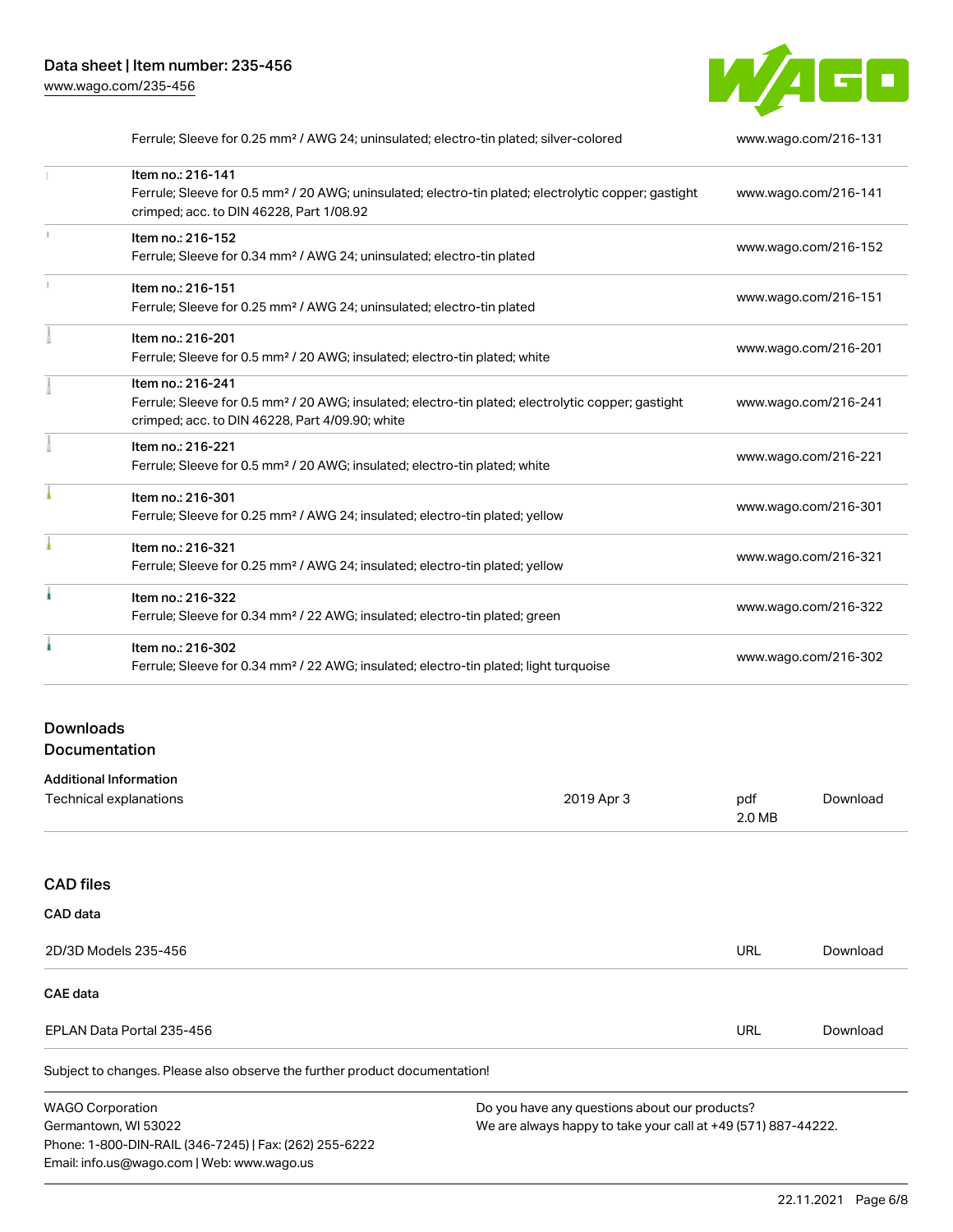ZUKEN Portal 235-456 URL [Download](https://www.wago.com/global/d/Zuken_URLS_235-456)

#### PCB Design

Symbol and Footprint 235-456

CAx data for your PCB design, consisting of "schematic symbols and PCB footprints", allow easy integration of the WAGO component into your development environment.

#### Supported formats:

- $\blacksquare$ Accel EDA 14 & 15
- $\blacksquare$ Altium 6 to current version
- $\blacksquare$ Cadence Allegro
- П **DesignSpark**
- П Eagle Libraries
- $\blacksquare$ KiCad
- $\blacksquare$ Mentor Graphics BoardStation
- $\blacksquare$ Mentor Graphics Design Architect
- $\blacksquare$ Mentor Graphics Design Expedition 99 and 2000
- $\blacksquare$ OrCAD 9.X PCB and Capture
- $\blacksquare$ PADS PowerPCB 3, 3.5, 4.X, and 5.X
- $\blacksquare$ PADS PowerPCB and PowerLogic 3.0
- $\blacksquare$ PCAD 2000, 2001, 2002, 2004, and 2006
- П Pulsonix 8.5 or newer
- П STL
- $\blacksquare$ 3D STEP
- $\blacksquare$ TARGET 3001!
- П View Logic ViewDraw
- П Quadcept
- $\blacksquare$ Zuken CadStar 3 and 4
- $\blacksquare$ Zuken CR-5000 and CR-8000

PCB Component Libraries (EDA), PCB CAD Library Ultra Librarian

# Environmental Product Compliance

Compliance Search

Environmental Product Compliance 235-456

Subject to changes. Please also observe the further product documentation!

WAGO Corporation Germantown, WI 53022 Phone: 1-800-DIN-RAIL (346-7245) | Fax: (262) 255-6222 Email: info.us@wago.com | Web: www.wago.us

Do you have any questions about our products? We are always happy to take your call at +49 (571) 887-44222.



URL [Download](https://www.wago.com/global/d/UltraLibrarian_URLS_235-456)

URL [Download](https://www.wago.com/global/d/ComplianceLinkMediaContainer_235-456)